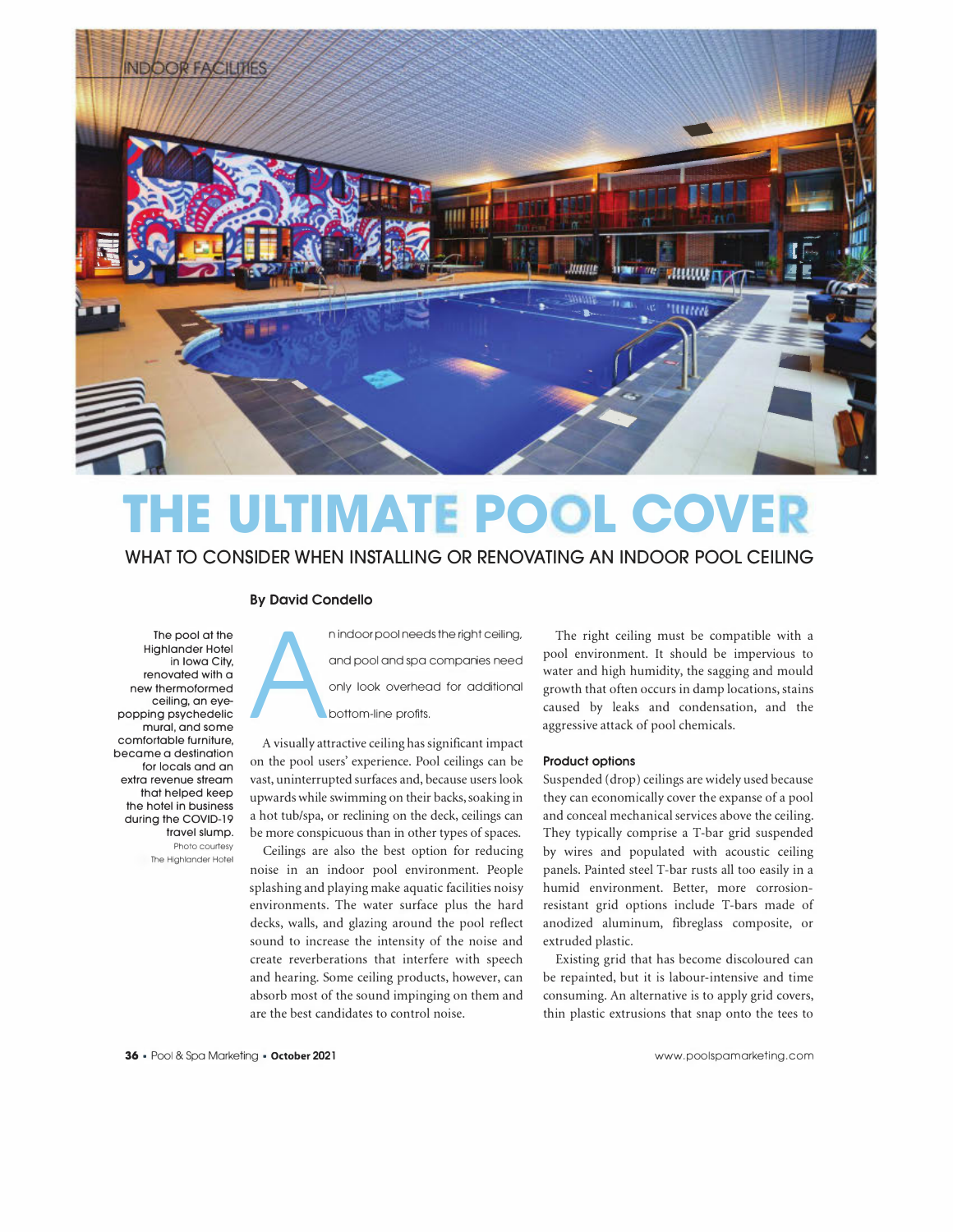conceal the old, unsightly faces. They can usually be installed without removing the ceiling panels and are available in colours to match or contrast with the panels.

One of the most common types of ceiling panels are made from mineral fibre. Despite their popularity, they are not the best fit for indoor pool applications. Typical mineral fibre panels offer moderate-to-good control of noise, but are vulnerable to moisture-related damage, prone to staining, and are easily dented or broken by impacts such as a high-flying water-polo ball. Special grades of mineral fibre, suitable for humid conditions often found in indoor pool environments, are available for a premium price.

Metal panels are also available, although steel products are not recommended for pools because of corrosion potential. Some perforated aluminum panels with an anodized or painted finish are suitable for above-pool use. However, metal panels can have razor-sharp edges that could be hazardous if a panel got knocked out of the grid-by a ball used in pool sports, for example. To prevent accidents, all types of overpool ceiling panels should be secured in place with hold-down clips.

Another appropriate option is a thermoformed ceiling: thin, lightweight, three-dimensional panels available in a wide variety of both contemporary and traditional styles and in a range of colours. Thermoformed panels are impervious to water, stain-resistant, washable, and durable. At least one brand of thermoformed panels has been specifically tested for staining by pool chemicals and found to be highly resistant. In standardized strength testing, the panels did not chip or abrade, and tend to flex upon impact instead of breaking.

#### **Sound and light**

Thermoformed panels provide noise reduction in a different way than mineral fibre panels. The lightweight thermoformed ceiling uses the viscous mass of air above the suspended ceiling to dampen vibration. For situations where acoustic control is most needed, the panels can be micro-perforated and installed with a backing to absorb 85 per cent of the sound impinging on the surface (NRC 0.85).

In the past, general lighting fixtures had to be located around the pool perimeter where they



A pool-compatible ceiling should be impervious to water and resistant to staining by pool chemicals, such as this thermoformed panel, which is stainresistant and fully washable. **Photo by Ryon Bent** 



Common types of mineral fibre ceiling panels sag in humid environments such as natatoriums and spas. Tests such as ASTM C367, Strength Properties of Prefabricated Architectural Acoustical Tile or Lay-in Ceiling Panels should be used to compare the performance of various products. **Photo courtesy PRI Construction Materials Technologies LLC** 

could be easily accessed for frequent replacement. Light was often directed upward to reflect off the ceiling to create uniform, glare-free lighting. For energy efficiency, ceiling surfaces should have a light reflectance value (LRV) over 90 per cent.

Some designers are rethinking this approach now that light-emitting diode (LED) fixtures can last for decades before replacement is required. They are installing light-transmitting ceiling panels (instead of opaque panels) beneath

www. poolspamarketing. com

**October 2021** • Pool & Spa Marketing • **37**